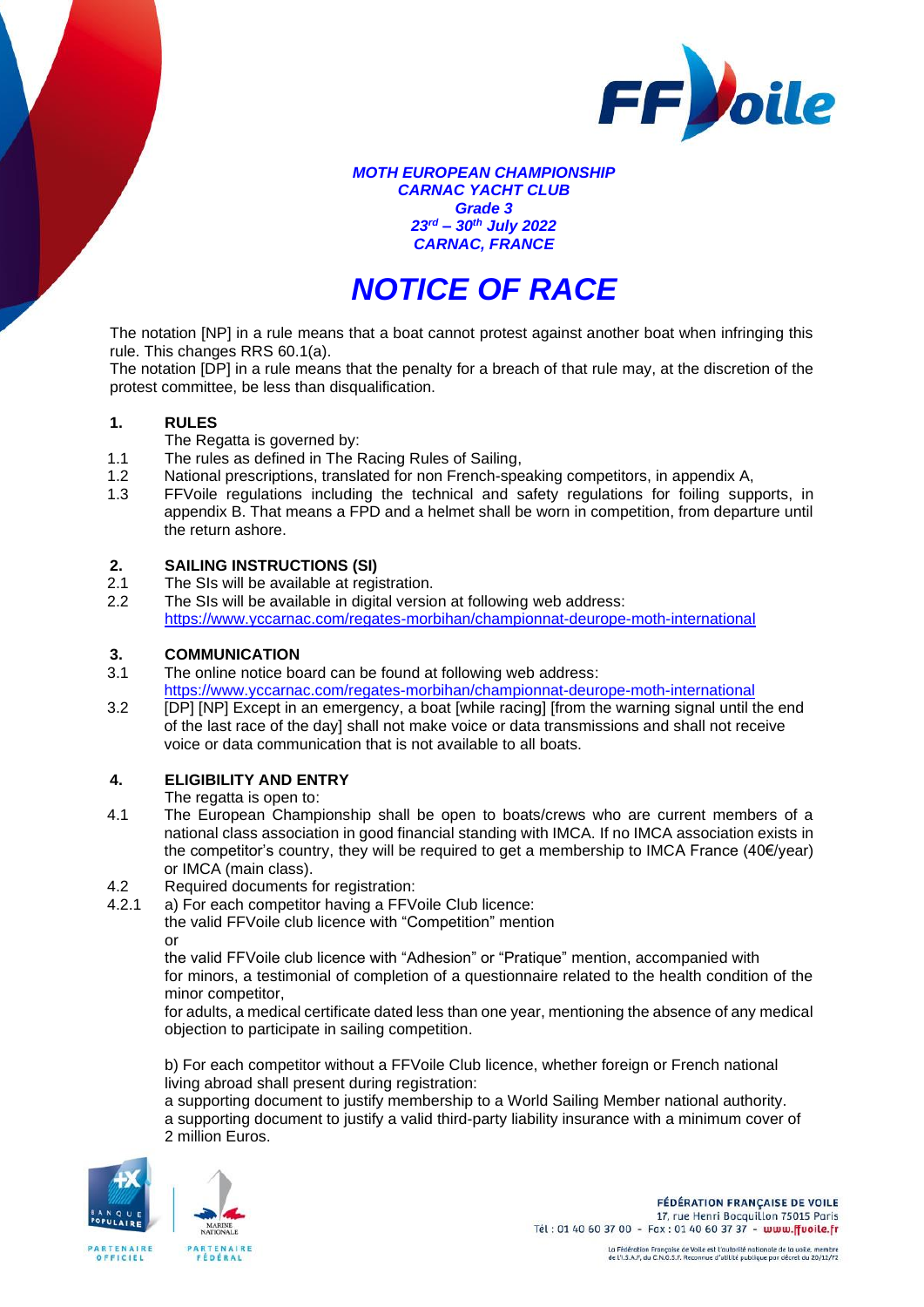

for minors, a testimonial of completion of a questionnaire related to the health condition of the minor competitor or, for adults, a medical certificate dated less than one year, mentioning the absence of any medical objection to participate in sailing competition.

- c) A parental authorization for any minor competitor.
- 4.2.2 For the boat: the measurement form of the boat, when its presentation is required by a rule. If necessary a valid authorization to display advertising on boat.
- 4.3 Eligible boats can register by completing the entry form and sending it with fees required, at Carnac Yacht Club Port en dro 56341 Carnac until 22th of July 2022.
- 4.4 Boats can register online at <https://www.yccarnac.com/regates-morbihan/championnat-deurope-moth-international>
- 4.5 To be considered as registered in the event, a boat shall be in good standing with all entry requirements and pay any fees.
- 4.6 Late entries may be accepted according to following conditions: Increase of 60€.

# **5. ENTRY FEES**

5.1 The entry fees will be as follows:

| Class | Entry fees until 30 June 2022 | Entry fees after 1 july 2022 |
|-------|-------------------------------|------------------------------|
| Moth  | 270€                          | 330€                         |

# **6. ADVERTISING**

- 6.1 [DP] [NP] Boats may be required to display the advertising chosen and supplied by the organizing authority.
- 6.2 [DP] [NP] The organizing authority may provide competitors with bibs, which they shall wear as authorized by World Sailing advertising Code.

# **7. QUALIFICATIONS AND FINAL SERIES**

The event may consist of qualification series and final series.

# **8. SCHEDULE**

8.1

| Saturday 23rd  | 10.00 - 12.00: Registration                          |
|----------------|------------------------------------------------------|
|                | 14.00 - 18.00: Registration                          |
| Sunday 24th    | 12.30: Competitors meeting                           |
|                | 14.00: Practice race                                 |
|                | 19.00: Opening ceremony                              |
| Monday 25th    | Qualifying races                                     |
|                | 11.00: Warning signal                                |
| Tuesday 26th   | Qualifying races                                     |
|                | 11.00: Warning signal                                |
| Wednesday 27th | Qualifying races                                     |
|                | 11.00: Warning signal                                |
|                | 19.30: Dinner of competitors                         |
| Thursday 28th  | <b>Final races</b>                                   |
|                | 11.00: Warning signal                                |
| Friday 29th    | <b>Final races</b>                                   |
|                | 11.00: Warning signal                                |
|                | As soon as possible: Prize giving & Closing ceremony |

- 8.2 No more than 4 races shall be held on any one day.
- 8.3 On last racing day scheduled, no warning signal will be made after 18.00*.*

# **9. EQUIPMENT CONTROLS**

- 9.1 Each boat shall present a current valid measurement certificate for all equipment and sails at registration.
- 9.2 Boats may be controlled at any time.
- 9.3 [DP] Boats shall also comply with RRS 78.1 when attending control.

# **10. REPLACEMENT OF EQUIPMENT**

10.1 Substitution or replacement of equipment during the regatta must comply with the rules and measurement certificate and are subject to measuring at the Race Committee's discretion.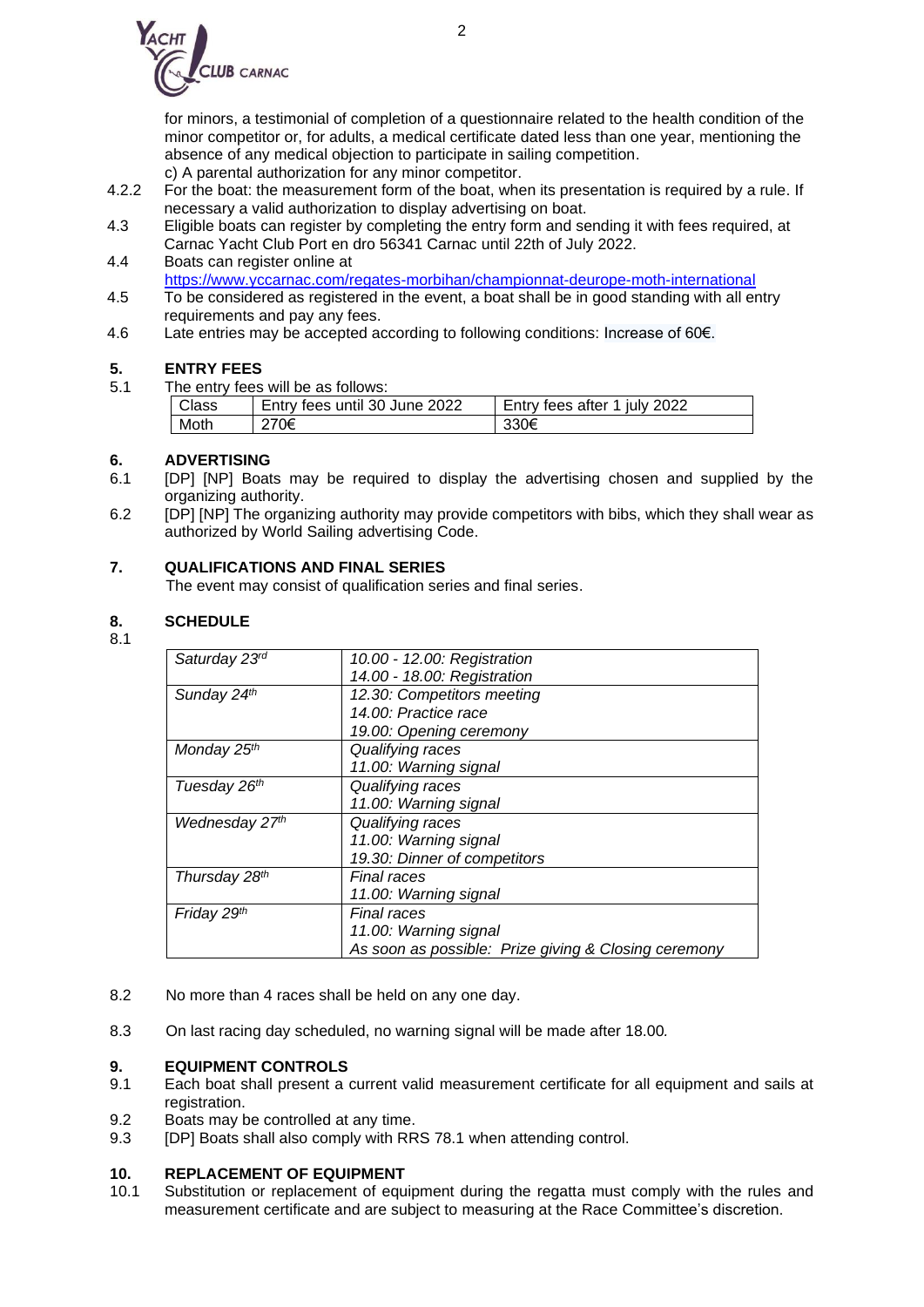

10.2 Competitors shall not change rudders, dagger boards or T-foils whilst afloat – any change of rig or foils shall be made on shore.

#### **11. VENUE and RACING AREA**

- 11.1 The Carnac Yacht Club is organizing the event but the boat park and some social events will be at the ENVSN, Saint-Pierre Quiberon, France.
- 11.2 The racing area is described in appendix C.

#### **12. THE COURSES**

The courses will be Windward/Leeward as described in the Sailing Instructions.

#### **13. PENALTY SYSTEM**

RRS 44.1 is changed so that the two-turns penalty is replaced by the one-turn penalty.

# **14. RANKING**

- 14.1 RRS Appendix A will apply.<br>14.2 5 races are required to be com-
- 5 races are required to be completed to complete the regatta.
- 14.3 (a) When fewer than 6 races have been completed, a boat's series score will be the total of her race scores.

(b) When from 6 to 9 races have been completed, a boat's series score will be the total of her race scores excluding her worst score.

(c) When 10 races or more have been completed, a boat's series score will be the total of her race scores excluding her two worst scores.

#### **15. SUPPORT BOATS**

[DP] [NP] Support boats shall be identified with a yellow chasuble.

### **16. BOATS CHARTERED OR LOANED**

A boat chartered or loaned can carry national letters or a sail number not complying with her class rules, if the race committee previously approved her identification, before the first race.

#### **17. BERTHING**

[DP] [NP] Boats shall remain in their places being allocated, while remaining in the boat park.

#### **18. DATA PROTECTION**

- **18.1 Image and appearance rights** : Participating in the competition, the competitor and his legal representative authorize the OA, the FFVoile and their sponsors to use free of charge his image and his name, to show at any time (during and after the competition) static or moving pictures, films or TV recording, as well as other reproduction from himself done during the competition, and this on any support and for any use related to the promotion of their activities.
- **18.2 Use of personal datas of participants:** Participating in this competition, the competitor and his legal representatives agree to and authorize the FFVoile, its sponsors, as well as the OA to use and store, free of charge, his personal datas. These datas may be published by FFVoile and its sponsors. The FFVoile mainly, but also its sponsors may use these datas for the development of softwares or with marketing purposes. In accordance with the « Règlement Général sur la Protection des Données (RGPD) » (General Data Protection Regulation (GDPR)), any competitor having transmitted his personal datas to the FFVoile, may exercice his right to access to his own datas, have them modified, and, depending on the situations, have them deleted, limited, or to object them, sending an email to [dpo@ffvoile.fr](mailto:dpo@ffvoile.fr) or a letter to the par courrier au Head Office of the Fédération Française de Voile, mentioning that the request is related to personal datas.

#### **19. RECOGNITION OF RISKS**

RRS 3 mentions: « The responsibility for a boat's decision to participate in a race or to continue *racing* is hers alone. » Participating in this event, each competitor agrees and acknowledge the fact that sailing is potentially a dangerous activity with specific risks. These risks include strong winds and rough sea, sudden changes of weather conditions, failure of equipment, mistakes in boat handling, bad navigation of other boats, loss of balance on unstable surface, and causing increased risk of injury. The risk of material and/or physical damage is therefore inherent in the sport of sailing.

#### **20. PRIZES**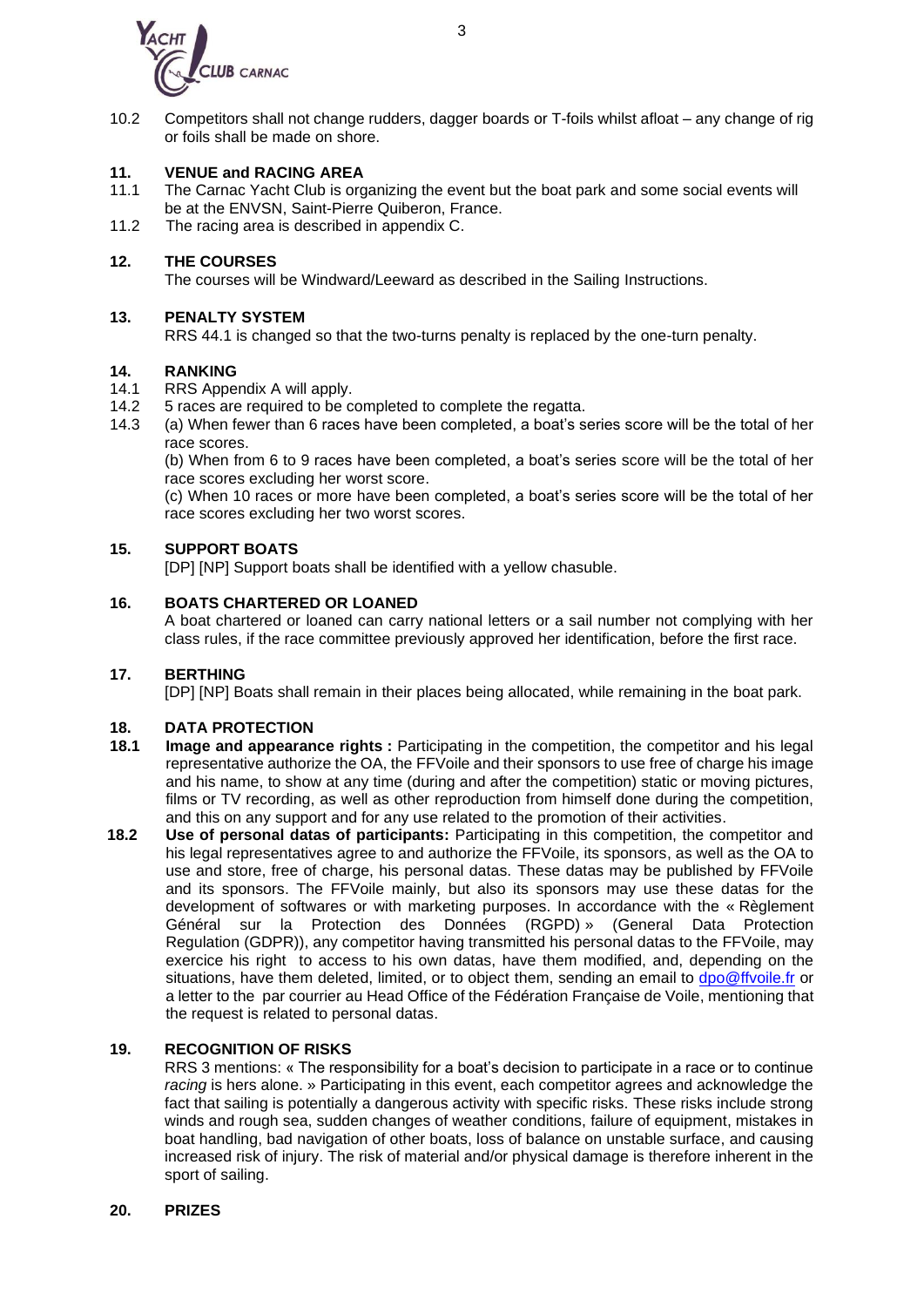

Prizes will be given as follows: Top 3 overall Top: Youth, Female, Master and Grandmaster

# **21. FURTHER INFORMATION**

For further information, please contact: **Yacht Club de Carnac – Servane Moreau** Address: Port En Dro BP30 56341 Carnac France Phone: + 33 (0)297 52 66 44 Email: regate@yccarnac.com Website: [www.yccarnac.com](http://www.yccarnac.com/)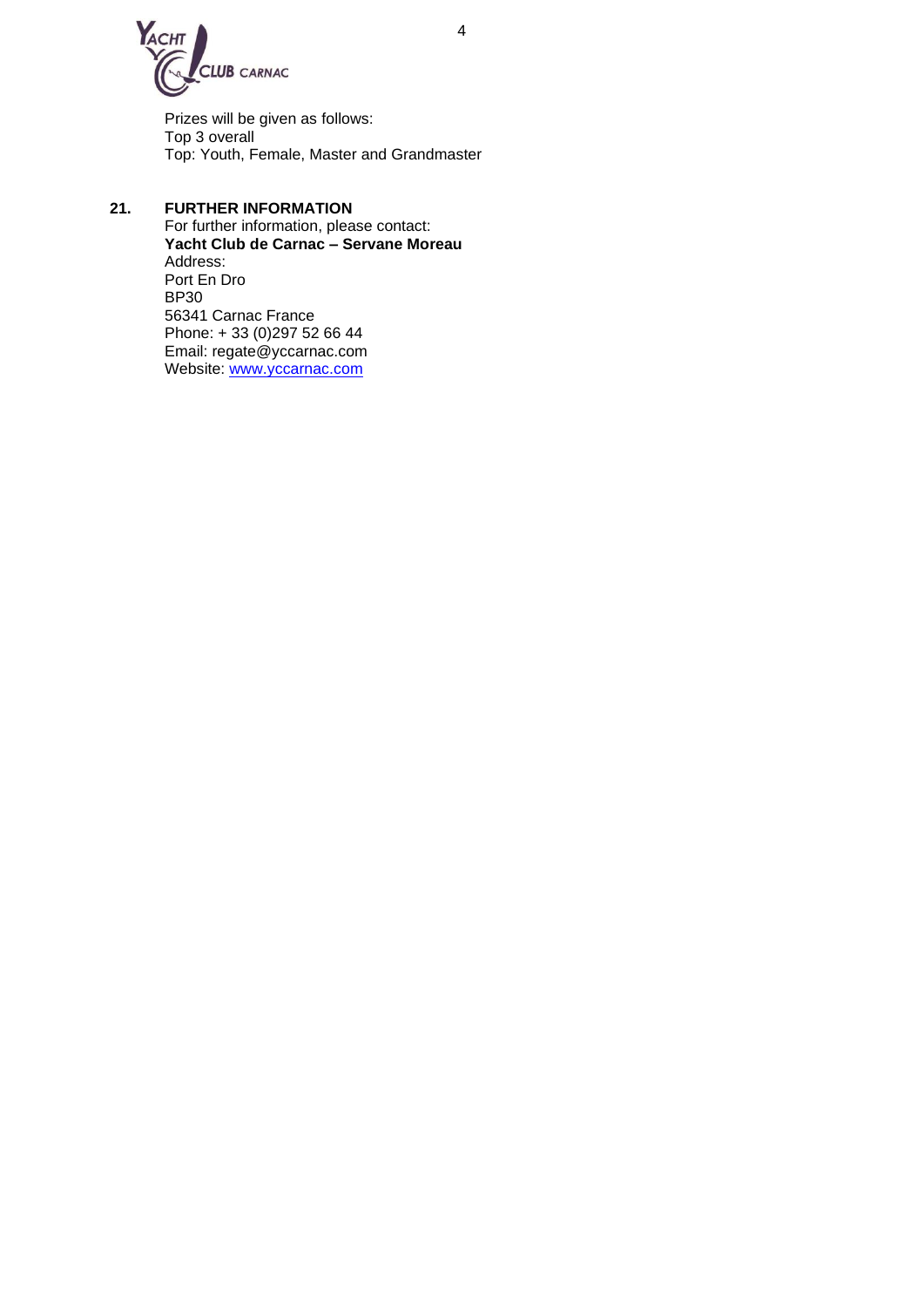

### **APPENDIX A "NATIONAL PRESCRIPTIONS"**

FFVoile Prescriptions to RRS 2021-2024 translated for non-French speaking competitors

FFVoile Prescription to RRS 25.1 (Notice of race, sailing instructions and signals): For events graded 4 and 5, standard notices of race and sailing instructions including the specificities of the event shall be used. Events graded 4 may have dispensation for such requirement, after receipt of FFVoile approval, received before the notice of race has been published. For events graded 5, posting of sailing instructions will be considered as meeting the requirements of RRS 25.1 application.

(\*) FFVoile Prescription to RRS 64.4 (Decisions on protests concerning class rules): The protest committee may ask the parties to the protest, prior to checking procedures, a deposit covering the cost of checking arising from a protest concerning class rules.

(\*) FFVoile Prescription to RRS 67 (Damages):

Any question or request related to damages arising from an incident occurred while a boat was bound by the Racing Rules of Sailing depends on the appropriate courts and cannot be examined and dealt by a protest committee. A boat that retires from a race or accepts a penalty does not, by that such action, admit liability for damages.

(\*) FFVoile Prescription to RRS 70. 5 (Appeals and requests to a national authority): The denial of the right of appeal is subject to the written approval of the Fédération Française de Voile, received before publishing the notice of race. This approval shall be posted on the official notice board during the event.

(\*) FFVoile Prescription to RRS 76.1 (Exclusion of boats or competitors): An organizing authority or race committee shall not reject or cancel the entry of a boat or exclude a competitor eligible under the notice of race and sailing instructions for an arbitrary reason.

(\*) FFVoile Prescription to RRS 78.1 (Compliance with class rules; certificates):

The boat's owner or other person in charge shall, under his sole responsibility, make sure moreover that his boat complies with the equipment and security rules required by the laws, by-laws and regulations of the Administration.

(\*) FFVoile Prescription to RRS 86.3 (Changes to the racing rules):

An organizing authority wishing to change a rule listed in RRS 86.1(a) in order to develop or test new rules shall first submit the changes to the FFVoile, in order to obtain its written approval and shall report the results to FFVoile after the event. Such approval shall be mentioned in the notice of race and in the sailing instructions and shall be posted on the official notice board during the event.

(\*) FFVoile Prescription to RRS 88 (Changes to prescriptions):

Prescriptions of the FFVoile shall neither be changed nor deleted in the notice of race and sailing instructions, except for events for which an international jury has been appointed.

In such case, the prescriptions marked with an asterisk (\*) shall not be changed in the notice of race and sailing instructions. (The official translation of the prescriptions, downloadable on the FFVoile website www.ffvoile.fr, shall be the only translation used to comply with RRS 90.2(b)).

(\*) FFVoile Prescription to RRS 91(b) (Protest committee):

The appointment of an international jury meeting the requirements of Appendix N is subject to prior written approval of the Fédération Française de Voile. Such approval shall be posted on the official notice board during the event.

FFVoile Prescription to **APPENDIX R** *(Procedures for appeals and requests)*:

Appeals shall be sent to the head-office of Fédération Française de Voile, 17 rue Henri Bocquillon, 75015 Paris – email: [jury.appel@ffvoile.fr,](mailto:jury.appel@ffvoile.fr) using preferably the appeal form downloadable on the website of Fédération Française de Voile:<http://espaces.ffvoile.fr/media/127235/formulaire-dappel.pdf>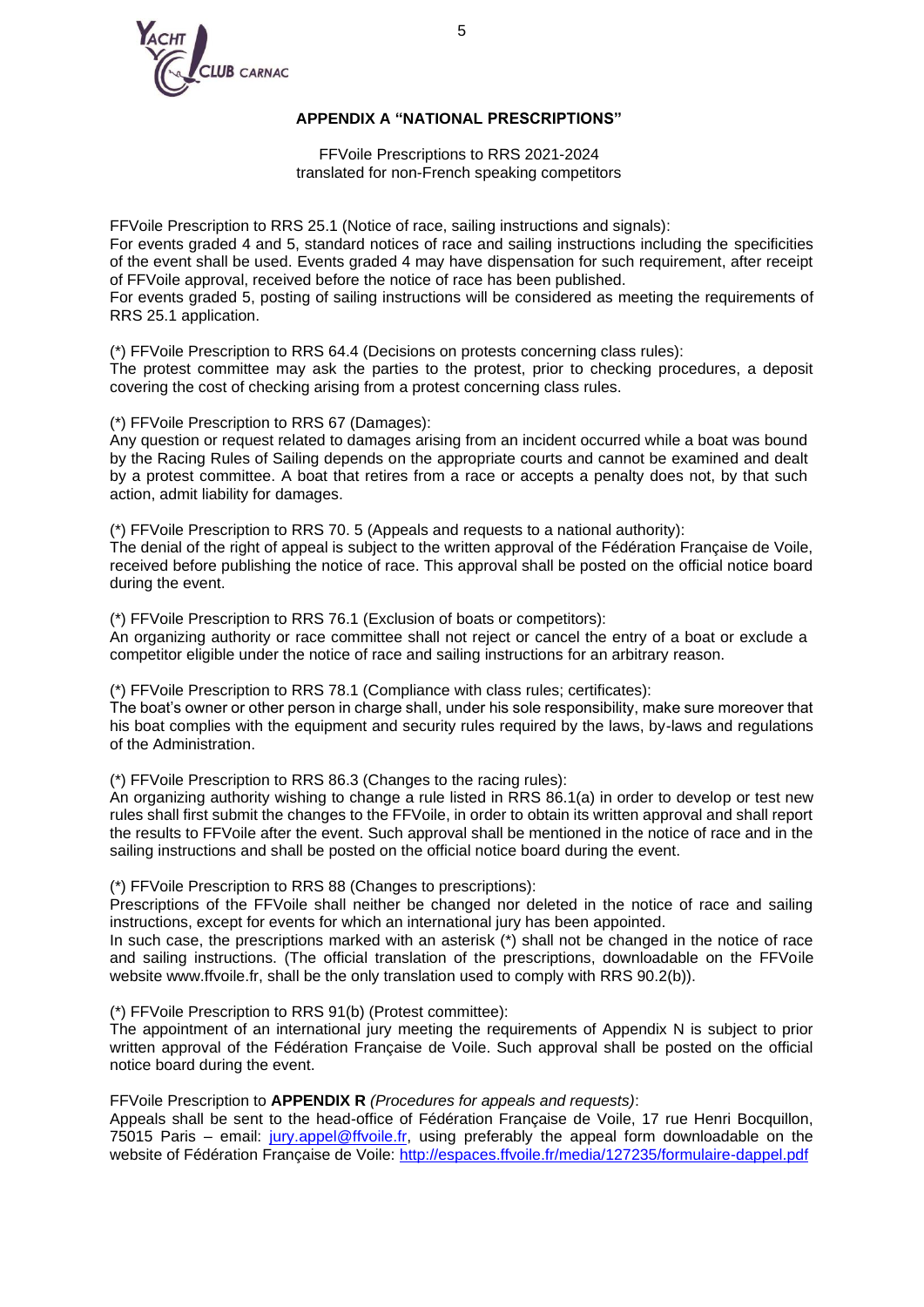

#### **APPENDIX B**



# **Technical and Safety Rules for Foil-Equipped Crafts**

# **Mandatory Provisions for Foil-Equipped Crafts**

- A personal flotation device (PFD) shall be worn in competition, from the departure until the return ashore
- A helmet shall be worn in competition, from the departure until the return ashore.

These mandatory provisions are effective from 01 September 2015.

#### **Recommended Provisions for Foil-Equipped Crafts**

- It is recommended to wear A PFD in all circumstances.
- It is recommended to wear a helmet in all circumstances.
- EN 1385 is the recommended standard for helmets.
- It is recommended to wear an impact protection personal clothing or equipment (reinforced  $\sim 10$ insulated Suit, reinforced PFD...).
- On sailing racing courses, the racing areas for foils-equipped boats, crafts or boards are, as far as possible, established apart from foreseeable collision courses with other sailboats, crafts, sailboards and other boats, except for boats of race organization, race officials, support persons or safety boats, whose pilots are informed of the actions to be taken in the course of their functions and are equipped accordingly.

#### These recommendations are effective immediately.

The Governing Council (GC) mandates the Executive Board (EB) to adapt these rules if needed, with the necessary responsiveness. In case of substantial changes, the EB's decision will apply as soon as necessary and will be then subsequently validated by the GC. In any case, the EB reports to the next GC on arrangements potentially made in the meantime.



FÉDÉRATION FRANÇAISE DE VOILE 17, rue Henri Bocquillon 75015 Paris Tél: 01 40 60 37 00 - www.ffvoite.fr

6